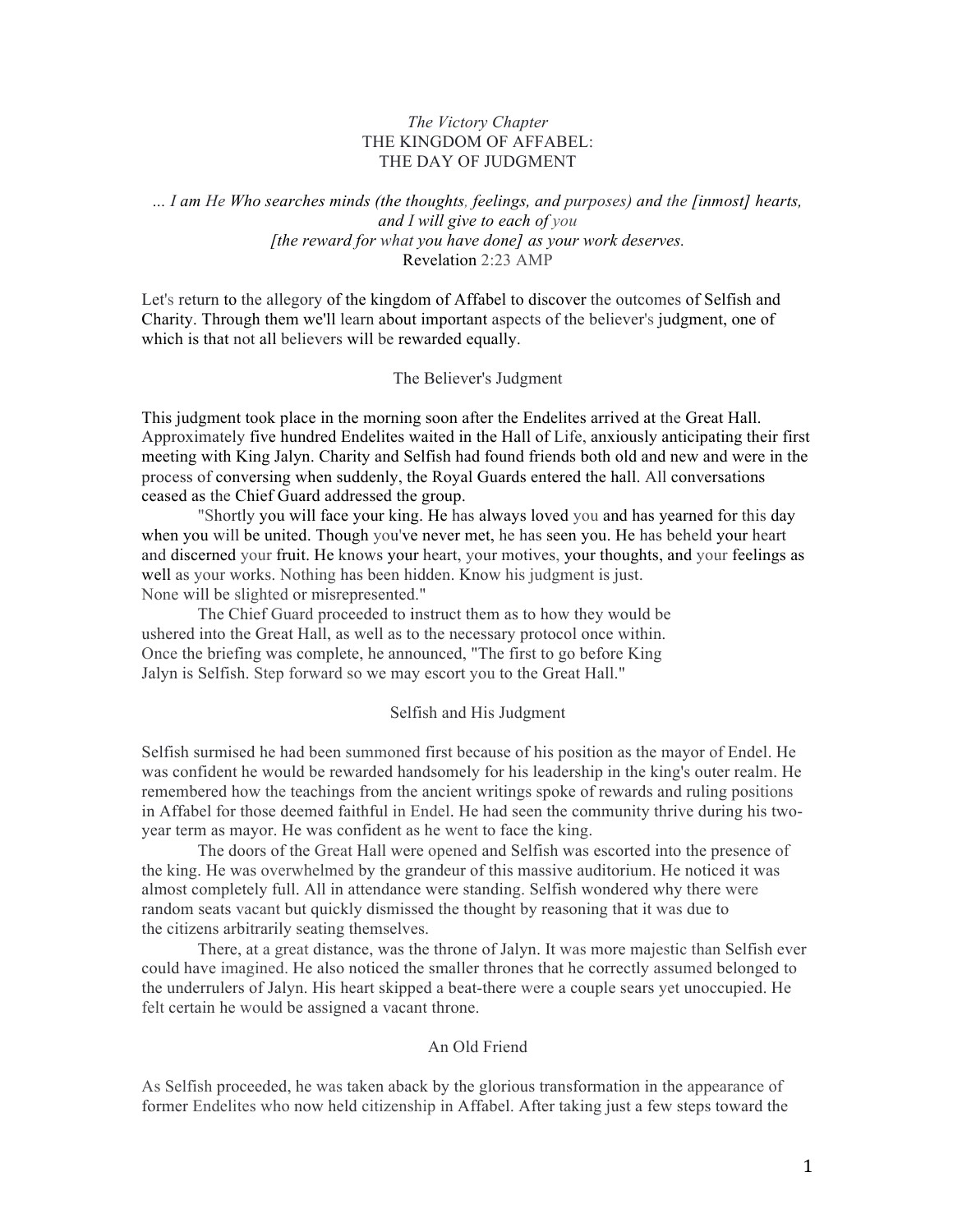throne, he recognized an old friend in the very back of the auditorium. His name was Social. He had owned a restaurant that Selfish frequented. He looked to the Chief Guard as if to ask if it was all right to speak. The guard nodded his approval.

Selfish approached, and the two embraced. "How have you been, Social?" asked Selfish.

"I've been very well," replied the old friend, "but my name is no longer Social. It is Content. Lord Jalyn gave me this new name just as he does with all his servants once they appear before his throne.

"Affabel is more wonderful than we ever could have dreamed," Content continued. "This Great Hall is but an entrance to realms of beauty, splendor, and grandeur in the magnificent city. The king is more personable, loving, and majestic than anyone you have ever met or known. I am so thankful to know and serve him. It is an honor to be in his kingdom. It is better than anything we ever knew. If I had known in Endel what I know now, I would have lived differently. I would have focused more on pleasing the king. I would have lived as a better citizen in my short stay in Endel. If I had, I would be closer to him now."

Selfish countered, "What do you mean? You were a great citizen in Endel! You ran one of the best restaurants and sponsored numerous community events. You frequently contributed both finances and free meals for fundraising campaigns. You even sacrificed evenings of revenue to do this!"

Content shook his head. "I did those things to gain recognition and acceptance. I also knew it would draw more patrons. My motive was not to bless but co ensure my success. I should have listened co the words of Jalyn. He cold us, 'When you give a dinner or a supper, do not ask your friends, your brothers, your relatives, nor rich neighbors, lest they also invite you back, and you be repaid. But when you give a feast, invite the poor, the maimed, the lame, the blind. And you will be blessed, because they cannot repay you; for you shall be repaid at the resurrection of the just.' I donated those dinners for my benefit, not for the good of the community. I wanted to move among the influential of Endel."

Selfish probed deeper. "But you frequently contributed to the School of Endel. Didn't this win you favor in the eyes of Jalyn?" Content countered, "I did indeed contribute to the School of Endel, but not in proportion to the success of my business. I actually only gave a small percentage. I hoarded much of the restaurant's profits because I was afraid of failing. This was coupled with a desire to live the good life. My true intentions were to protect myself The little I gave was to ease my conscience. I was compelled because our teachers frequently discussed the importance of giving to the kingdom and to those in need. I ended up giving out of guilt and compulsion rather than out of compassion and love."

Content continued, "I forgot Jalyn's illustration of the widow who loved the kingdom of Affabel. Remember, he said, 'I tell you that this poor widow put more in the offering box than all the others. For the others put in what they had to spare of their riches; but she, poor as she is, put in all she had-she gave all she had to live on."'

Selfish pondered the social gatherings and dinners he held at his home. There were no poor or even less fortunate people there. Then he remembered the five thousand entrustments he gave to appease those who were disappointed with his choice to grant the land to the department store rather than to the school. At the rime he had thought it was quite a bit, but now he was embarrassed by how little he had given. How would this fair before Jalyn?

These reflections were interrupted by Content's further comments. "If I had been truly passionate for Jalyn and his people," he said, "I would have given my time and served at the school. If all do their part, the burden is lifted, but if not it is borne by the few. If Jalyn's design was implemented, none would be overburdened. The few who took the heavy loads have been greatly rewarded. Bottom line: the little I gave I did to ease my conscience for my lack of commitment to Jalyn's kingdom.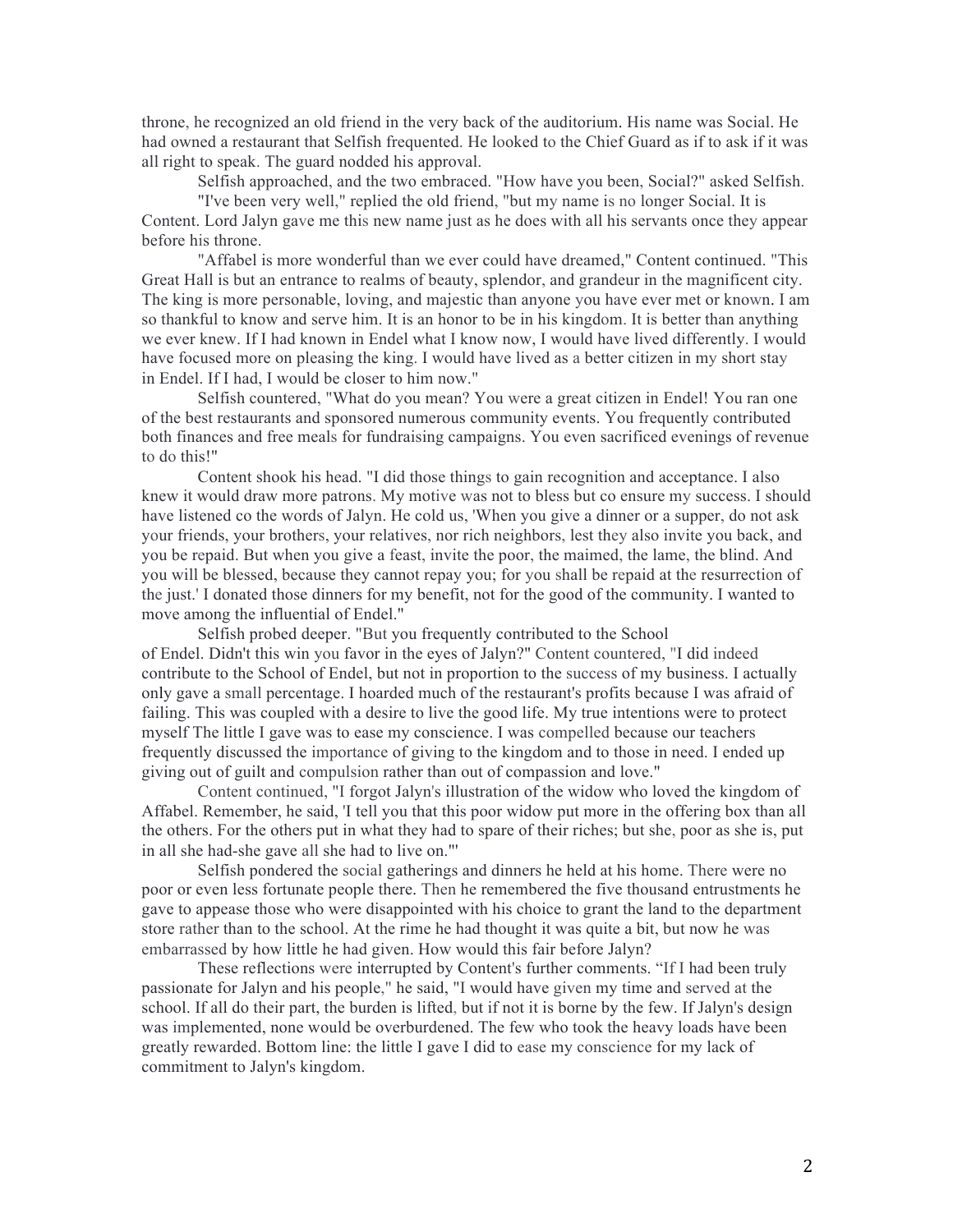"When my life was reviewed, it was clear to all that I lived more for my comfort, security, and reputation than for his glory. Now I'm one of the lowest citizens in this city. Even though this is the case, I am still overwhelmed by Jalyn's goodness and how much he loves me. I really didn't deserve anything I received from him, but as you will shortly discover, his love and generosity are beyond comprehension. I am in debt to his extravagant kindness for the rest of my life."

Shocked, Selfish cried out, "Lowest citizen! Do you mean there is a class system here?"

Content smiled and said, "Yes, of sorts. We were taught this in Endel, although many of us never considered it seriously. But deep within we knew it. In fact, you even considered this truth when you walked into this auditorium. I heard your thoughts; you anticipate being assigned a throne. You knew this was possible from the ancient writings taught in class, though I doubt you would have acknowledged your belief regarding your future position while in Endel.

"Those who were faithful to Jalyn during our short stay in Endel are the leaders and citizens who hold the most interesting positions in this society. They live in the most beautiful section of the city and have the privilege of frequent interaction with the king. Those of us who lived more for ourselves while in Endel! are assigned positions in the outer parts of the city. This is seen in this auditorium as well. Those in the rear of this hall are those who live in the flatlands. We have been assigned the labor-intensive jobs. We are the least in the kingdom. Those who occupy the midsections make their homes in the mountains and hold more creative positions, while those in front and upon the thrones live in the Regal Center where the king lives. They are privileged to live and work alongside him. These are the greatest in the kingdom."

Content concluded, "My friend Selfish, know that Jalyn is a just and loving leader. Anything he gives you will be a reward. None of us would have a life such as what is found in the least parts of this city had it not been for him." Having said this, Content stepped back into his place. The Chief Guard then motioned for Selfish to continue his progress toward the throne.

## A Popular Teacher

Selfish took a few more steps and noticed another he knew and admired whose name was Motivator. He was formerly a teacher at the School of Endel, one Selfish considered outstanding. He was informative and articulate, and he always inspired Selfish when he spoke. This fabulous instructor taught in such a way that the students were uplifted and felt good about themselves. The other teachers were uplifting, but at that they seemed a bit stern and their words brought painful conviction. Not so with Motivator; you always felt great corning out of his class. In fact he was Selfish's favorite teacher by far.

Selfish again glanced at the Chief Guard, seeking permission to speak to his former teacher. The guard again nodded his affirmation. Selfish approached Motivator, and the two greeted each other warmly.

Selfish couldn't help hue ask, "Why are you here in these back rows?

"This is my position and place. I am one of the least of the citizens of Affabel. I live in the flatlands and work as a plumber." "What?" cried Selfish. "You were one of Jalyn's finest teachers! How can you be one of the lowest citizens? You should be on one of the thrones."

"There are several reasons I'm not further up in the ranks of this great assembly or ruling with Jalyn," Motivator said. "For time's sake, I'll only share the root of my folly. Remember how all who pledge their lives to Jalyn are likened to builders? We were taught this all through school. One of our chief responsibilities in Endel was to build the lives of others. This was done by the messages we communicated, whether through speech, conduce, or our works.

'As an instructor, I was given both great privilege and great responsibility. I taught students the principles and ways of Jalyn. Yet I failed as a teacher in so many ways.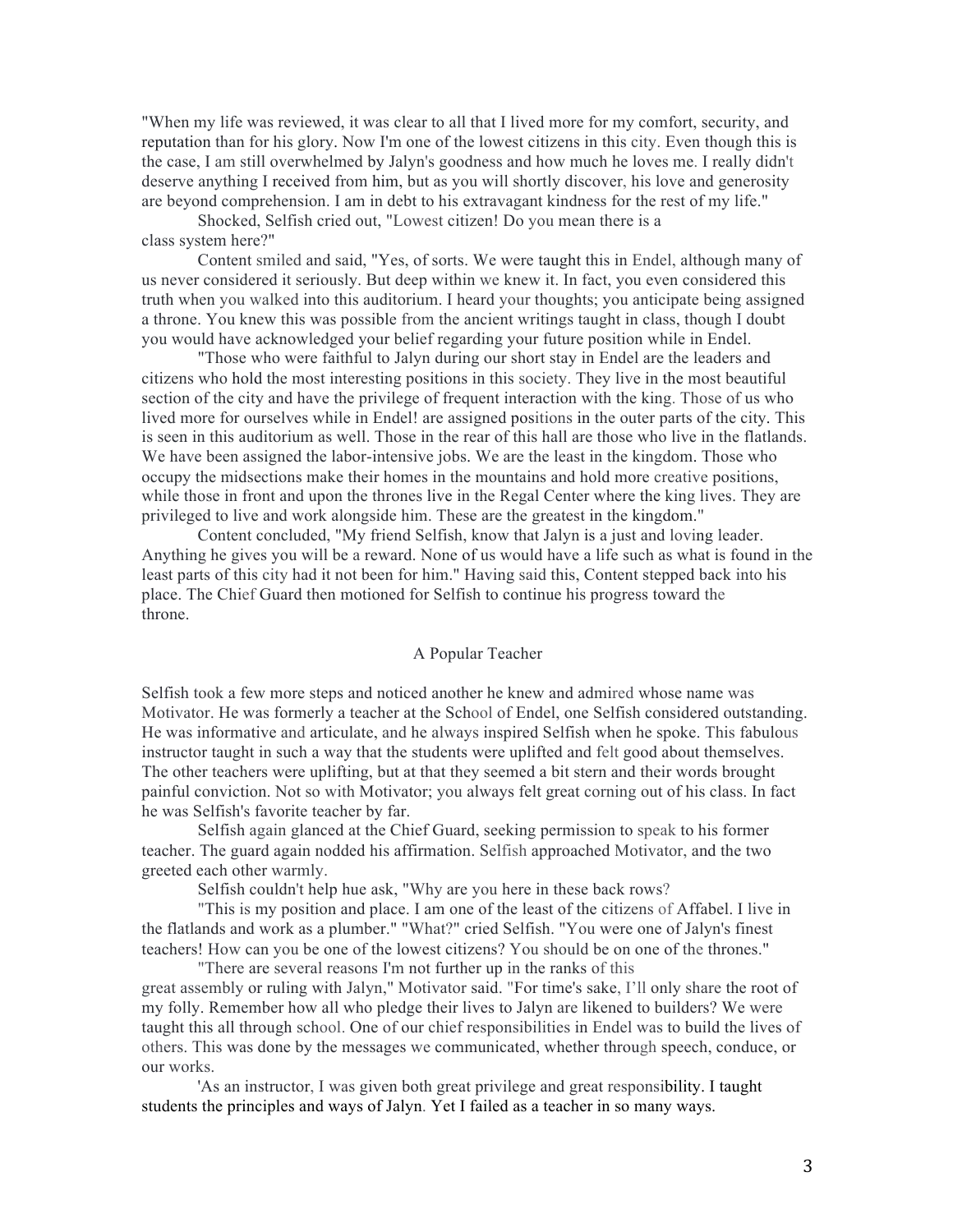"My teachings were unbalanced. I emphasized only the positive aspects of serving Jalyn. I motivated many of my students only to pursue success without considering the long-term effects. I didn't teach them that the truest goal of life was to please Jalyn. I taught them how to use his ways to succeed in life. Consequently, I never warned them of the pitfalls and snares of our society.

"The ancient writings clearly stated I was to preach the whole counsel of Jalyn. This included 'warning every man and teaching every man in all wisdom, that we may present every man perfect in Jalyn. I taught but neglected to warn. By being an exclusively positive teacher and never giving healthy warnings, I built numerous lives that brought little glory to Jalyn." Here he dropped his head. "A good number of them are in perdition."

Seeing the shock on Shellfish's face, the teacher emphasized his point. "Yes, they fell into perdition. Many now inhabit the forsaken land of Lone due in part to my unbalanced teaching. I didn't give the students what they needed-I gave them what they wanted. I didn't want to lose their acceptance or my popularity. This caused me to build improperly. I didn't uproot the weak and faulty areas in their lives. I covered them with insights that only served to fuel their self-seeking desires.

"Remember the warning given to instructors in the ancient writings: Because they lead my people astray, saying, "Peace," when there is no peace, and because, when a flimsy wall is built, they cover it with whitewash, therefore tell those who cover it with whitewash that it is going to fall.'" Many of my students erected and sheltered their lives with temporal things. I knew deep in my conscience that these were flimsy walls, but I didn't warn them. I said all was well when it wasn't. I encouraged their course and solidified their deception.

"I yet grieve for my former students now in Lone. There are some who made it to Affabel. But many of those who embraced only the positive teachings"-looking over his shoulder, Motivator dropped his voice to a whisper-"are found in these back rows. Their lives were wastefully spent and their efforts consumed with fire before this Judgment Seat."

Selfish questioned, "Burned up before this Judgment Seat?"

"Yes," replied the teacher. "Do you not remember the ancient writings? 'Now anyone who builds on that foundation may use gold, silver, jewels, wood, hay, or straw. But there is going to come a time of testing at the judgment day to see what kind of work each builder has done. Everyone's work will be put through the fire to see whether or not it keeps its value. If the work survives the fire, that builder will receive a reward. But if the work is burned up, the builder will suffer great loss. The builders themselves will be saved, but like someone escaping through a wall of flames .'"

The famous teacher continued, "The foundation the ancient apostle spoke of is the lordship of Jalyn, upon which we both know is the only way a person can enter this kingdom. However, once we truly belong to Jalyn, we should build upon this foundation.

"When measured by the ancient writings, my life fell short of Jalyn righteous standards, and I failed in the area of my influence on those: I taught. I didn't use my authority to impact these students for the cause of Affabel and, inevitably, I lost my reward. Remember what the great teacher of old, Paul, said concerning those he'd been called to influence. 'After all, what gives us hope and joy, and what is our proud reward and crown? It is you! Yes, you will bring us much joy as we stand together before our Lord.'

"I knew the truths of Jalyn well when I first began to teach, but I allowed insecurity, the desire for the approval of others, and pride to sway me. It wasn't long before I strayed from what I knew. Eventually I started living what I preached. As I drifted, I lost sight of the warnings of Jalyn in my own personal life. I was deceived. The perspective on popularity and favor is very different here than in Endel. Much of what we considered great there is considered least here." Selfish soberly asked, "Motivator, my friend told me Jalyn changes our names. What is your new name?"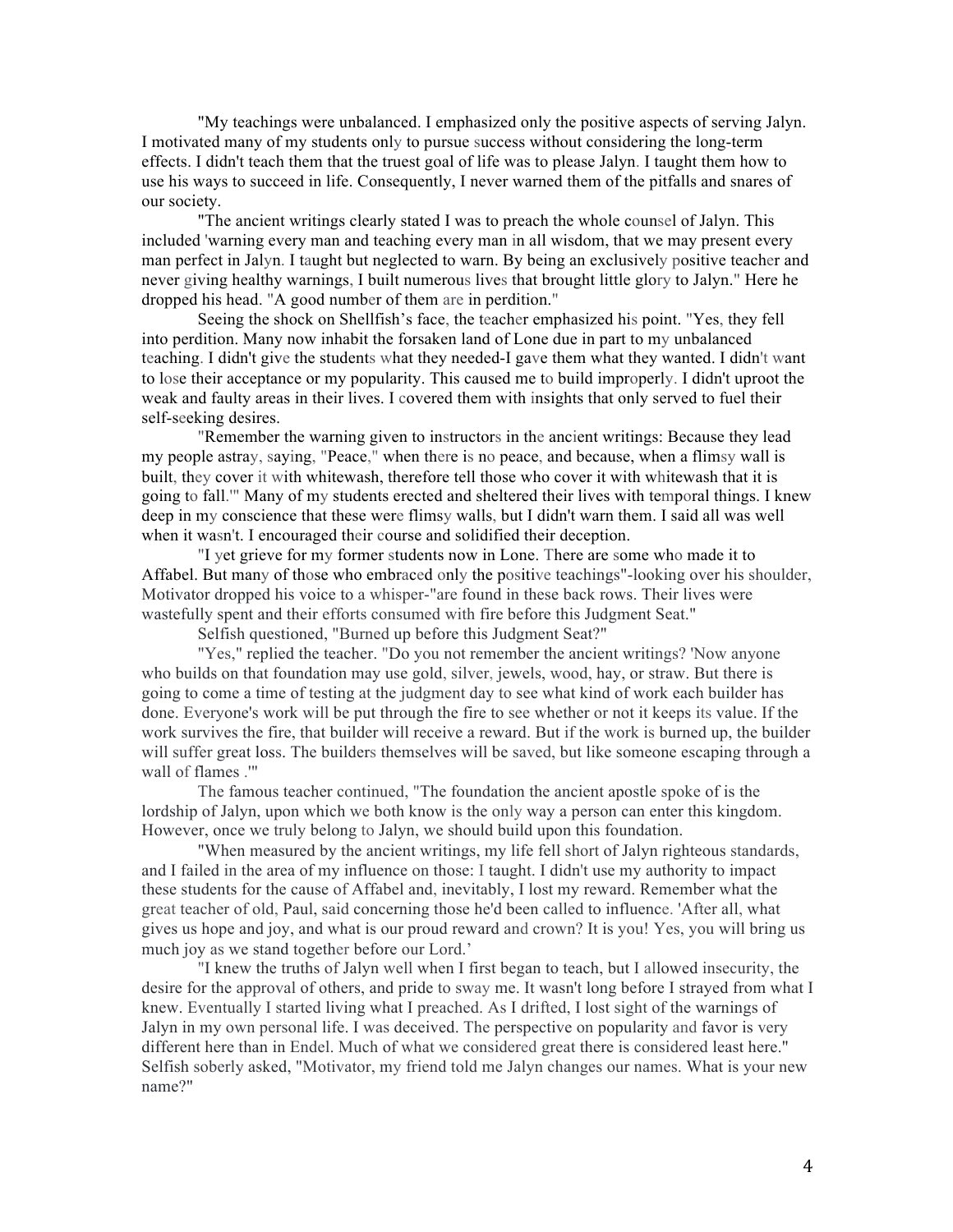The teacher smiled. "My name is Humbled." With that he inclined his head and stepped back co his place. Selfish turned to the Chief Guard, who nodded, affirming everything he had heard from Humbled was true.

Selfish continued coward the throne. He wasn't as confident now as when he was first called into the hall. He reflected on his life. What were his motives? Did he rule for Jalyn's glory or out of selfish ambition? How had he conducted his life? Was it in line with· the words of Jalyn, or was he likewise deceived? Did he build others, or did he use them to build his own success?

# A Ruler

Selfish was passing through the midsection of the Great Hall. He noticed the citizens here looked even more regal, if that were possible. Each looked at him with such love and acceptance. He drew comfort from their eyes and facial expressions. This helped immensely because he was feeling quite unsure about himself and what he was about to face.

It seemed to take ages for Selfish to make it to the throne. With each step he reviewed so many aspects of his years in Endel. He still was hopeful that he might be commissioned as a ruler with Jalyn because of his success as mayor.

Now Selfish was in the midst of the underrulers of Jalyn. He noticed their royal apparel and the crowns upon their heads. Each of them held a scepter. They were truly the most regal of all the citizens of this great city. He was amazed that any human could appear so glorious.

Among these underrulers Selfish noticed a former secretary to one of the city council members. *Why is she seated on one of the thrones?* Wondered Selfish. She never stood out to him at school. She'd graduated a year before him. He really didn't know her personally because she was of a more reserved nature.

The woman stepped forward, and the Chief Guard stopped and bowed to her. She greeted Selfish with an embrace and a warm smile. "Welcome co Affabel, Selfish. I'm Patient. Jalyn asked me to speak with you before you come before him. I am one of his rulers in Affabel."

Selfish spoke without thinking. ''A ruler? How could you be a ruler? You never did anything in Endel." He blushed at the realization of how out-of-line and insensitive his statement was.

Patient nodded as though she understood. "Don't be embarrassed by your statement. Deception cannot hide within this hall or in the great city. You are only being honest. In Endel, you were concerned with both image and reputation. This trains many to speak deceptively while being unaware of their folly. Here words are very important, but motives and intentions are even weightier, as they are always apparent here. You will learn this soon enough as you are judged for every word you spoke in Endel."

"Every word!" cried Selfish. "Do you mean every single word of every conversation?"

"Yes," replied Patient, "Every word. Remember the statement of Lord Jalyn in the ancient writings. 'You can be sure that on the Judgment Day everyone will have to give account of every useless word he has ever spoken. Your words will be used to judge you-to declare you either innocent or guilty. 'Useless words are vain, idle, or careless, all of which are contrary to the nature of Jalyn."

Selfish questioned, "I always thought we'd have to give an account of the huge lies or great truths we'd spoken, along with the good deeds and major accomplishments we achieved." He pondered a moment, then finished, "What am I about to face?''

Patient replied, "The ancient writings dearly state, 'Your reward depends on what you say and what you do. 'So you will be judged not only for everything you did but also for every word you spoke. This includes evil, good, and even idle language that proceeded out of your mouth However, not only your words and works will be examined. The motives behind them will be judged as well. You will also be judged by the thoughts you embraced. Do not forget that Jalyn's judgment is righteous, testing the mind and the heart.' As he himself stated, 'I, Jalyn, search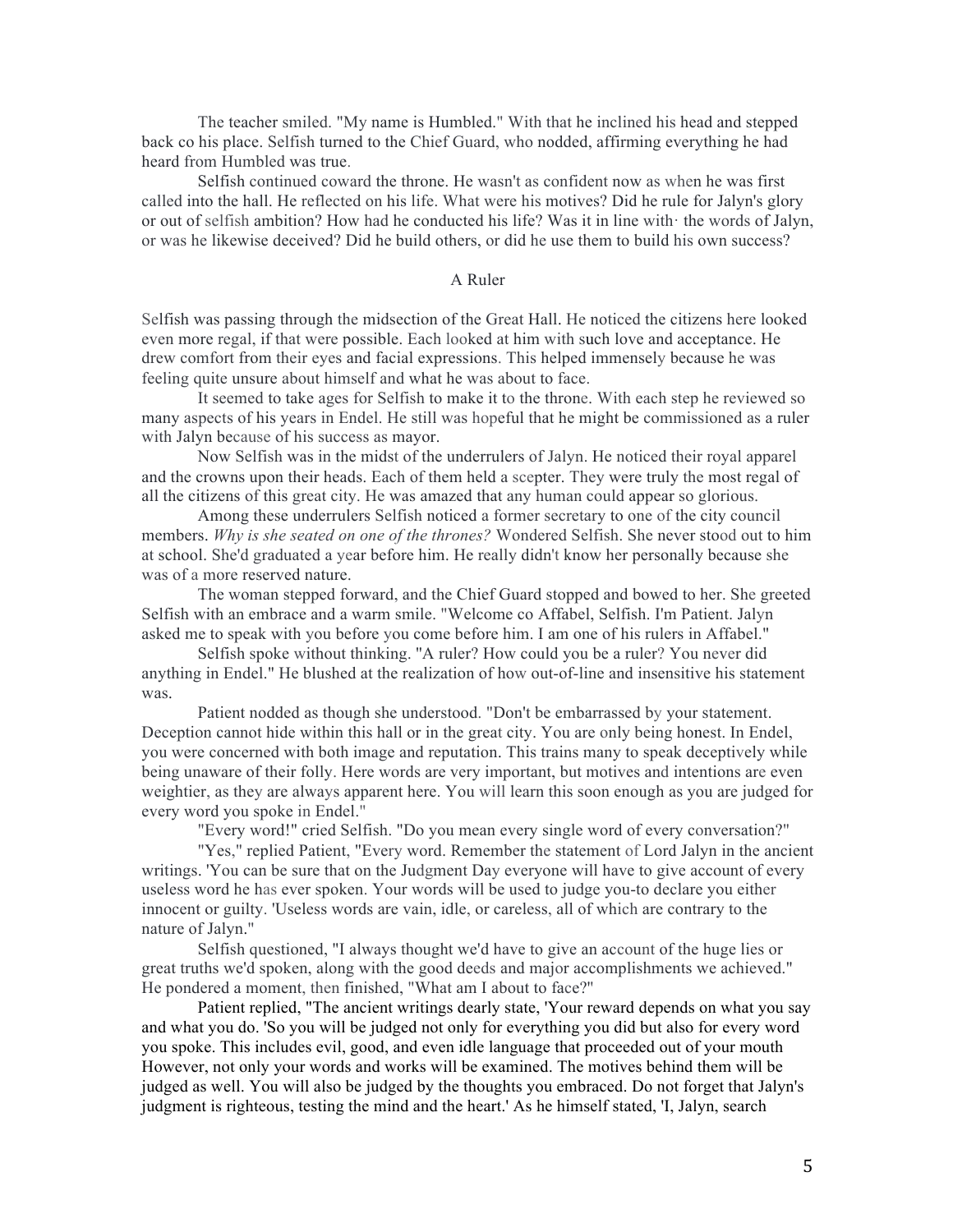all hearts and examine secret motives. I give all people their due rewards, according to what their actions deserve.' He examines not only every action and word but the intentions behind them as well"

Patent continued, "This is why you are so shocked to see me on a throne. Your judgment of me was according to my accomplishments in the light of Endel. Jalyn's judgment was in a different light; it is the one that you are beginning to see now and will shortly see vividly. My dear brother, you will receive a just reward for your life in Endel."

Selfish had never experienced this kind of hard truth. Yet it was saturated with such love, a love he had never known. He now knew Jalyn must be a loving, compassionate ruler, for he had just experienced a measure of this from an underruler. Patient's words were correction encased in love. He realized love was not about pleasing others; it was about truth.

Patient inclined her head. "Your king awaits you." With that, she stepped back to her throne and the Chief Guard motioned Selfish on to walk alone before the throne. The guard would wait on the lower tier of the platform where the thrones of the underrulers were located.

## Selfish before Jalyn

As he had been instructed, Selfish cautiously climbed the steps to the plateau just below the majestic throne. He then looked up and beheld the king himself. No one in this entire assembly was as handsome, regal, and majestic as Jalyn. His splendor was both captivating and awesome. Selfish had never seen anyone like this man. He knew immediately no one could resist his wisdom and strength.

Gazing into Jalyn's eyes for the first time, Selfish recognized that the king was more tender and terrifying than he could have imagined. His eyes gazed right through Selfish, who felt naked. It was clear nothing about him was hidden here. Selfish lost all confidence of a favorable judgment, but he no longer cared. He now desired truth more than anything else.

Jalyn said, "Welcome to my kingdom, Selfish. I've longed for thismoment. You were a ruler of my people in Endel. Are you worthy to rule and sit upon one of the thrones in Affabel?"

This normally confident man, who was never at a loss for words, was now speechless. He once felt he could do a great job of leading in Affabel, but after all the conversations he'd had in the Great Hall, he imagined his thoughts were most likely deluded.

Jalyn asked an underruler who was close in proximity, "How many citizens did Selfish impact for my kingdom?"

Very few were named. Selfish was shocked and speechless at this revelation.

The king then asked the same ruler, "What is the number of citizens Patient impacted for this kingdom?"

"Just over five thousand, my lord," replied the ruler.

"How can this be?" blurted out Selfish. "She was just a secretary, and I was the mayor. How could my number be so few and hers so vast?"

Jalyn firmly replied, "I didn't ask how many were influenced but how many were influenced for the kingdom!"

His tone softened but remained resolute. "Even your former teacher, Motivator-now known as Humbled-had more influence on people's lives than you did. However, very little of that influence extended into this realm. This is why he is not a ruler in the city. The influence that endures this Judgment Seat is in accordance with my ways and my kingdom."

Jalyn continued, ''.Allow me to share with you some of the ways Patient influenced over five thousand people. She cheerfully gave to the school, both financially and through service. Therefore, all who were benefited by the school's ministry were credited to her." Selfish countered, "But I too gave to the school."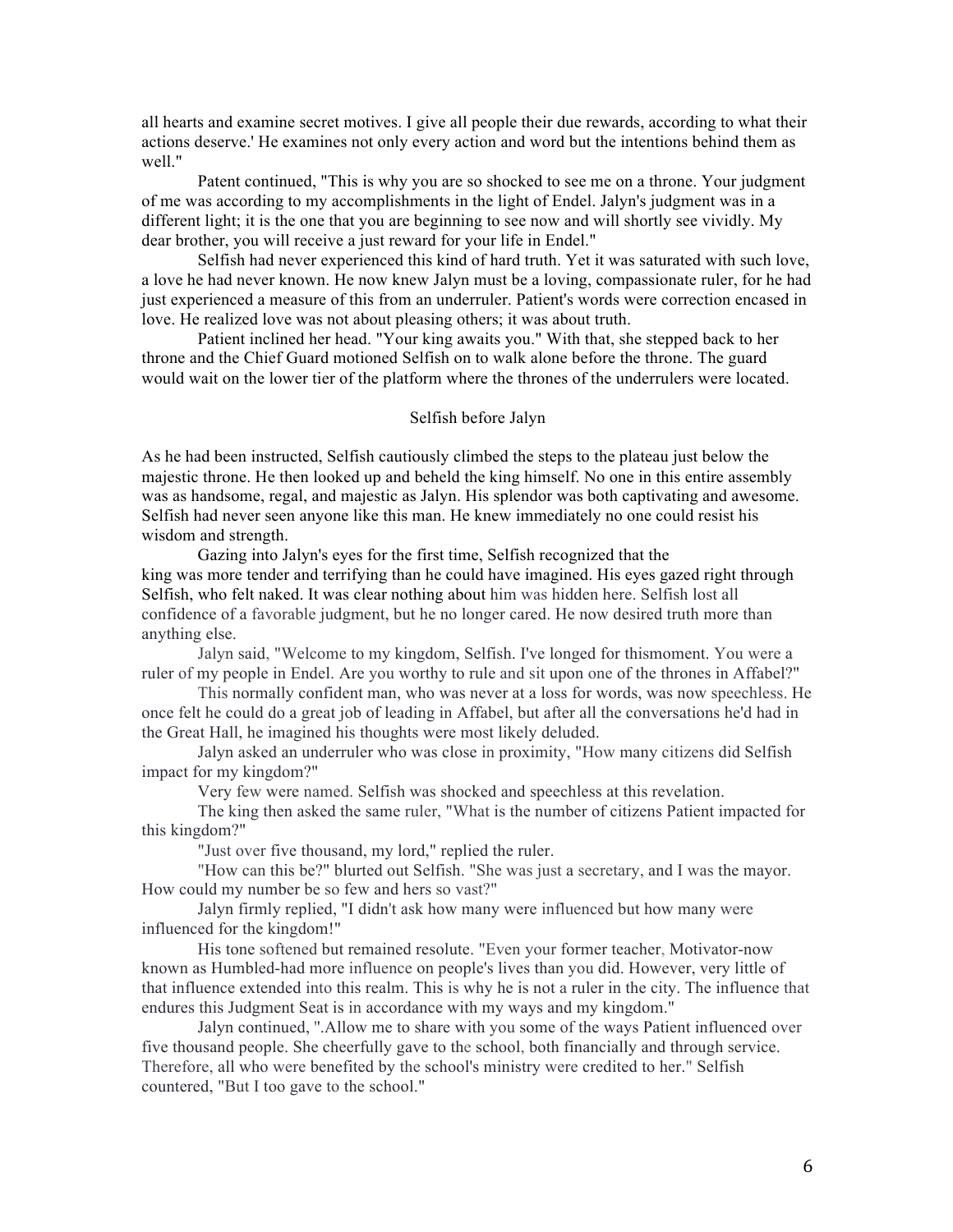Jalyn replied, "Your contributions were motivated by the desire to appease your conscience or maintain or repair your reputation. For this you received your full reward in Endel. Patient, on the other hand, gave out of passion for the kingdom and love for people.

"Patient led a man named Brutal to my service. At chis moment he is in the Hall of Life awaiting his judgment. He will be renamed Evangelist because he became a great communicator of my ways. He personally influenced over a thousand lives for the kingdom. All those lives he built were credited to Patient's account because she led him to my service and supported the school chat trained him."

Selfish remembered Brutal from Endel. He had thought Brutal too zealous in his beliefs. He was a contributing writer for the community newspaper and frequently shared in his columns about the citizens' lack of commitment to Affabel. He also rallied numerous Endelites to contact council members and request their support for the school's expansion. He made known his displeasure when Selfish swayed the vote and denied the school the land. For these reasons Selfish had disliked Brutal. Now he felt ashamed as he realized that all Brutal stood for was in line with Affabel's advancement. How could Selfish have been so blind?

Jalyn continued to show other ways Patient had influenced the lives of Endelites for the kingdom. There were many little things that added together to count for so much. She created everyone kindly out of a pure heart of love. She was generous co chose in need, and she was resolute in her firm stance for truth.

When the king was through discussing Patient, he reviewed Selfish's life extensively. As Patient foretold, every motive, word, and deed was evaluated.

Selfish saw the good he had done in the king's name but was overwhelmed by how many of his works were motivated by self-protection, reputation, and selfish motives. By the time the review was complete, Selfish felt certain he was doomed.

He cried out before the king, "I deserve to be punished the rest of my life. I deserve Lone! I've wasted so much and produced so little in return for the talents and responsibilities I had." The pain Selfish felt was indescribable; tears were screaming down his face. This man who'd been so confident before entering the Great Hall was now grasping for a thread to hang onto. All he had left was the hope of mercy, but even this he didn't really believe he deserved. He braced himself in anticipation of hearing the king pronounce his sentence to Lone.

After moments of heavy silence, the king finally spoke. "Selfish, you are my servant. You believed in me and submitted to my lordship, even though you wasted so much. I love you, and I welcome you into my kingdom for the rest of your life."

Selfish was stunned. He looked up, then burst into tears-not of sorrow but of tremendous joy. He was overwhelmed by the mercy and goodness of this great king. In a split second, much of what he'd heard of Jalyn's character became clear. Only seconds earlier, he had felt such doom and pain as he never imagined could exist. He deserved nothing except to be an outcast. He deserved to be condemned; the examination of his life showed it. Now, with the most tender and kind words imaginable, this awe-inspiring king was welcoming him to the majestic city. What mercy! What amazing love!

Selfish had watched as just about everything he had done in Endel was burned up, but still he heard the words, "I love you, and I welcome you into my kingdom." He understood that what his friend Content said was true. Anything he would receive was much more than he deserved.

The king spoke again, "Selfish, you shall no longer be known by your former name. Behold, I give you a new name. In my kingdom you shall be known as Unpretentious. I've prepared a residence for you in the flatlands, and your occupation will be that of landscaper. Though you will not be a ruler in this city, you will assist me in ruling the outer realms.  $\sim$ 

Selfish questioned, "Rule with you in outer realms?"

Jalyn responded, ''All who live in this city are rulers. My realm spreads to the farthest corners of the planet; there are many other cities in my kingdom. The citizens of these outer cities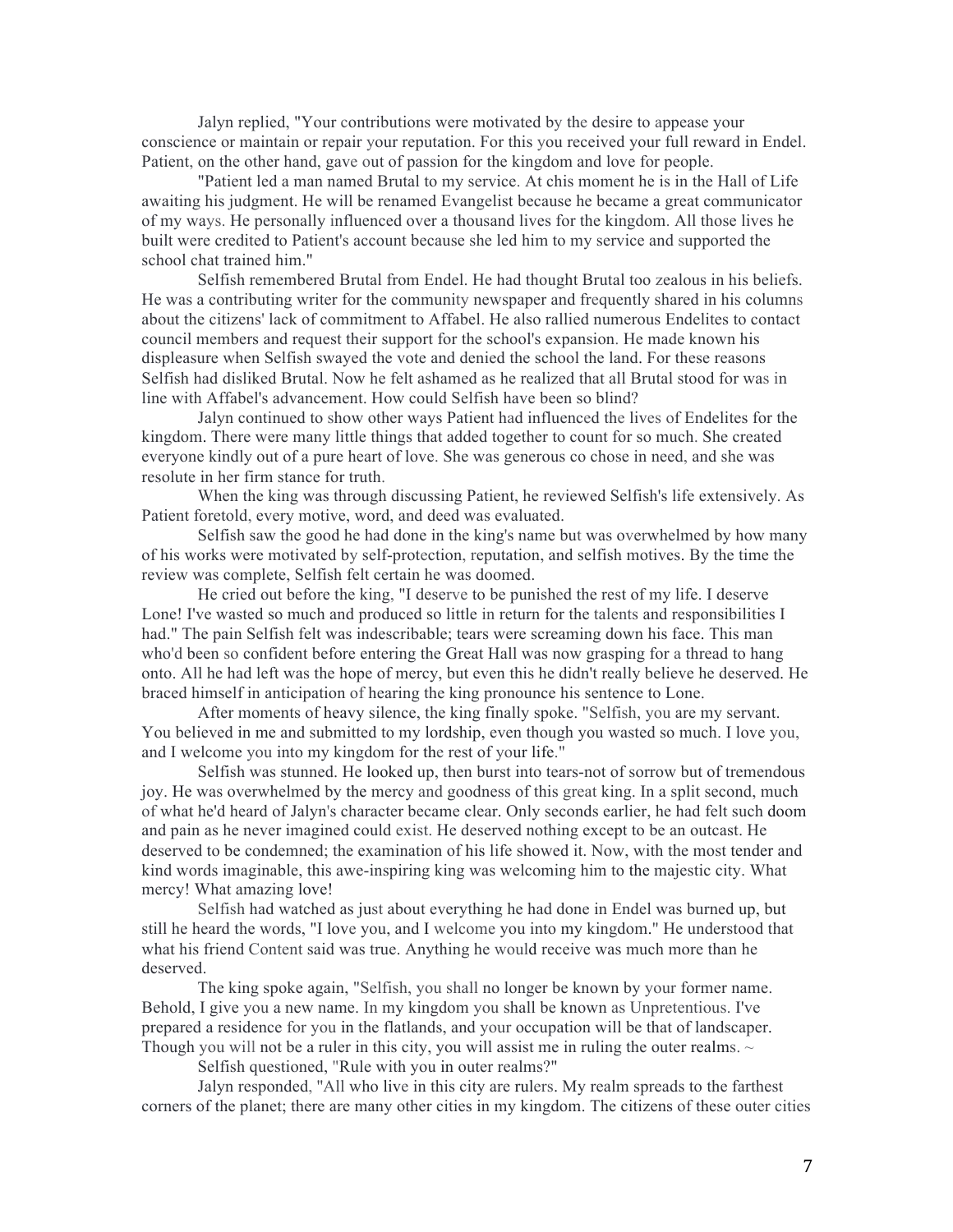have not gone through training in Endel as the citizens of Affabel did, nor did they face the judgment. Consequently, they do not have the superior abilities the citizens of chis city have. Though you will not be a leader in the city of Affabel itself, you will assist me in administrating my rule globally. Your specific assignment will be to lead through serving and training all the landscapers in the twenty cities on the continent of Bengilla."

Selfish bowed his head and wept. The kindness of the king was overwhelming.

The king walked over to a table and picked up an object, then turned and headed back toward Unpretentious. He walked down to the plateau and said, "Now, take and eat this piece of fruit."

Unpretentious took the fruit from Jalyn's hand and partook. It was the most delicious food he had ever tasted. It seemed to clear his mind and heart. His thoughts overflowed with great love and a desire to serve. As he ate, he was cleansed from his former pain and dark thoughts. He felt invigorated, happy, and full of hope and faith. It didn't take long for him to conclude the fruit was from the famous Tree of Life the teachers spoke of in class. A huge smile came over Unpretentious's face as Jalyn watched in pleasure.

Jalyn then said, "Turn and face your family."

Unpretentious cautiously turned. He still felt a slight amount of shame, knowing everyone had heard and seen the details of his life. When he had turned completely, the crowd roared with applause and shouts of joy. Music played, and some citizens even danced. Unpretentious could hardly believe the love and acceptance he felt from these regal citizens. It was the medicine that brought complete healing from all his errors in Endel.

Unpretentious turned and saw the most glorious and joyful smile on Jalyn's face. It was then he noticed the king's eyes. They looked at Unpretentious with love and warmth such as he had never seen before. Now he could hear Jalyn's thoughts, as Patient and the others had heard his. They were thoughts of acceptance, delight, and anticipation of years of bliss to come for this citizen he loved so much. Unpretentious fell to his knees and thanked the king. The king raised him to his feet, gave him a huge hug, and with a smile said, "Welcome, friend."

Then Unpretentious was escorted to his place toward the rear of the auditorium, where he would await the judgment of his fellow Endelites. Every tear had been wiped away. There was no more sorrow, pain. Or crying. The former things had passed.

## Charity and Her Judgment

The morning progressed, and all the citizens were called out of the Hall of Life-with the exception of Charity. She remained alone. This was not a burden because the room was filled with several beautiful books by authors from the city. She was reading the Second Chronicle of Affabell when the Chief Guard came co call her. He spoke tenderly. "Charity. your king awaits you."

Her heart raced with joy. She would now have the privilege of beholding the one she longed to see and loved. She had waited years for this moment, and now it was upon her. The guard smiled as she approached and they walked together to the Great Hall.

Once the Great Hall's doors opened, Charity was overwhelmed by the magnificence she beheld. Her focus, however, was the distant throne of Jalyn. At this point all she could see was his outline. Her eyes swept the audience of the regal citizens of Affabel. Oh what exceptional people, she thought. How could I ever call these regal men and women my peers!

She noticed the citizens all bowed as she passed. Why would these stately men and women how to her? They were handsome and beautiful, in outfits of increasing glory as she approached the throne. They looked as though they were superhuman. How could people such as these bow, especially to her?

Charity recognized several people she knew from Endel. Their smiles Charity smiled. "Reconciled, I am so happy for you. I will serve you the rest of my life."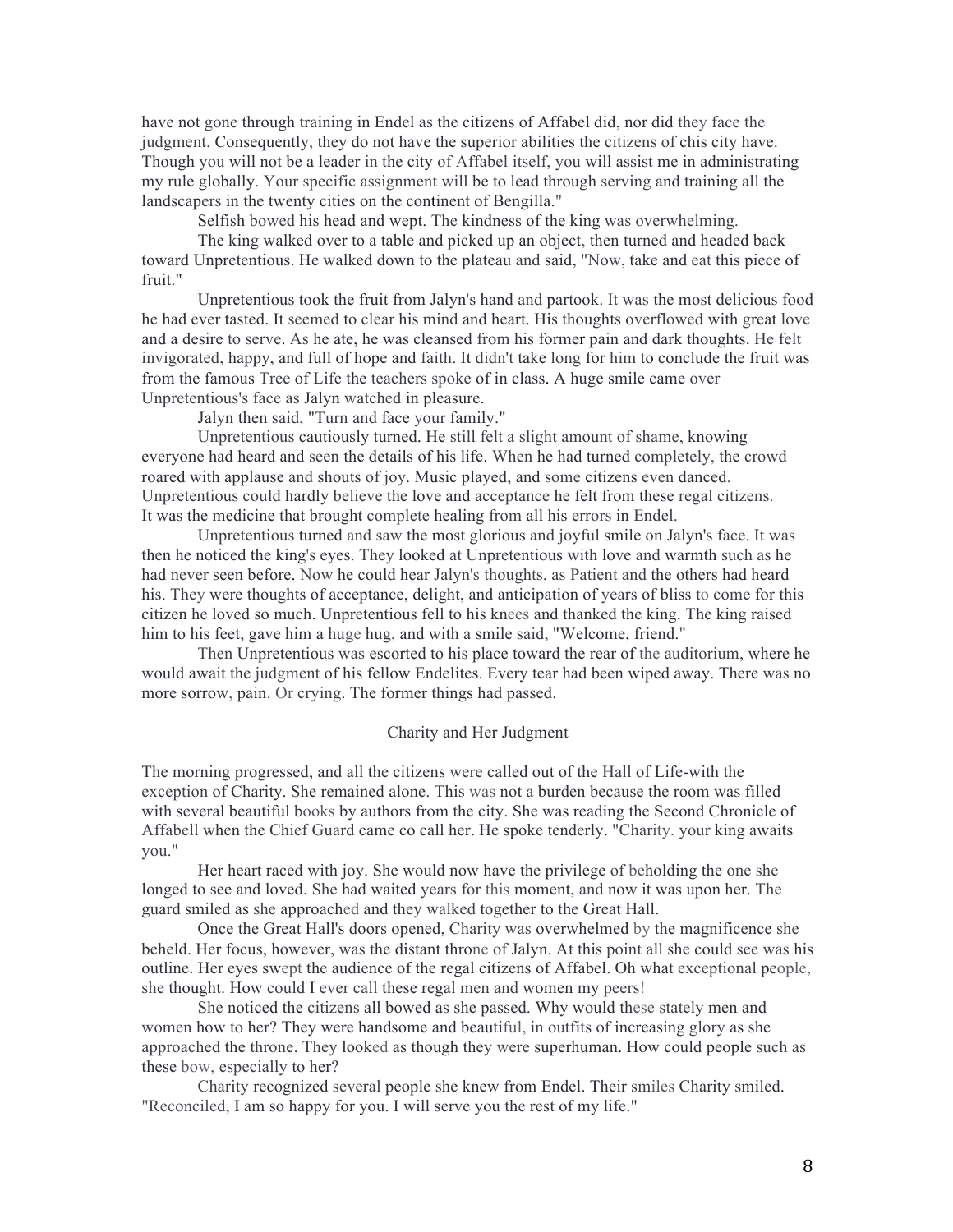"Charity, you already speak as one who has lived in Affabel for years," Reconciled responded. "We live to serve one another in this great city. In fact, those of us who lead are the greatest servants here. We have the heaviest responsibilities, and it's our delight to bear them. It's different than in Endel. The leaders here don't seek to be served bur rather rejoice that they are given greater opportunities to minister. The greatest joy of any citizen here is to serve first our king, second our fellow citizens-especially those who influenced us in Endel-and finally the citizens of the outer realms, of whom you shall soon learn."

Reconciled concluded, "My dear sister, I'm proud of you. Go to your king. He longs to see and reward you for your service to him." With that, the two embraced. Charity rejoined the guard, and they proceeded toward the throne.

### Charity before Jalyn

Jalyn's features were now in clear view, for Charity was roughly seventy-five feet from the throne. As she passed the underrulers, she didn't even notice them bowing; her gaze was on Jalyn. She was awed by his majestic splendor.

Charity climbed the steps and, upon reaching the plateau, fell prostrate before her king. Jalyn stepped down and raised her to her feet. He spoke affectionately. "Charity, my dear servant, welcome to my kingdom. I've longed for this moment, to meet you in person."

Charity responded, "Sir, it is I who've greatly longed for this moment. You are my king. I hope now to be in your presence the rest of my life that I may serve you more fully."

The king then said, "Come and possess the kingdom which has been prepared for you ever since the creation of the world. I was hungry and you fed me, thirsty and you gave me a drink; I was a stranger and you The ruler replied, "My lord, 5,183. A little more than one-sixth of the population of the community."

Charity was surprised. "How could it be so many?"

Jalyn replied, "Recall in the ancient writings that I promised to 'multiply the seed you have sown and increase the fruits of your righteousness.' Charity, my kingdom works on the multiplication principle."

The king then showed in greater detail how her obedient efforts multiplied to influence the masses, even though she wasn't a leader in the community. The ripple effects were staggering. Jalyn added, "As it is written, '[The benevolent person] scatters abroad; he gives to the poor: his deeds of justice and goodness and kindness and benevolence will go on and endure forever!' A life submitted to me will result in a scattering effect of which no citizen is fully aware until he or she stands before this Judgment Seat. For this reason, many did not obey in the small matters because they saw them as insignificant. Yet most often it is the seemingly insignificant matters that produce the greatest harvest in this kingdom.

The key was your obedience no matter the circumstances."

Jalyn then said, "Charity, do you see the unoccupied throne to your left, which is near mine?"

She replied, "Yes, my lord."

"This will be your throne on which to sit, and you will rule with me for the rest of your life."

Charity was in complete shock. "Lord, I'm not worthy to rule. I was simply a restaurant owner. There are so many who are more gifted than I. How could I rule with you in such a magnificent kingdom? Selfish was a great leader in our community. How about him? Please give me a job that just serves you or your people."

Jalyn responded, "Selfish is in the rear of the Great Hall and will be a landscaper in the sections of our city called the flatlands. He will also serve landscapers in selected outer cities. However, you shall be a ruler because of the love you showed me and my people. Your endurance, loyalty, and humility have secured you this honor. Do you not recall my words from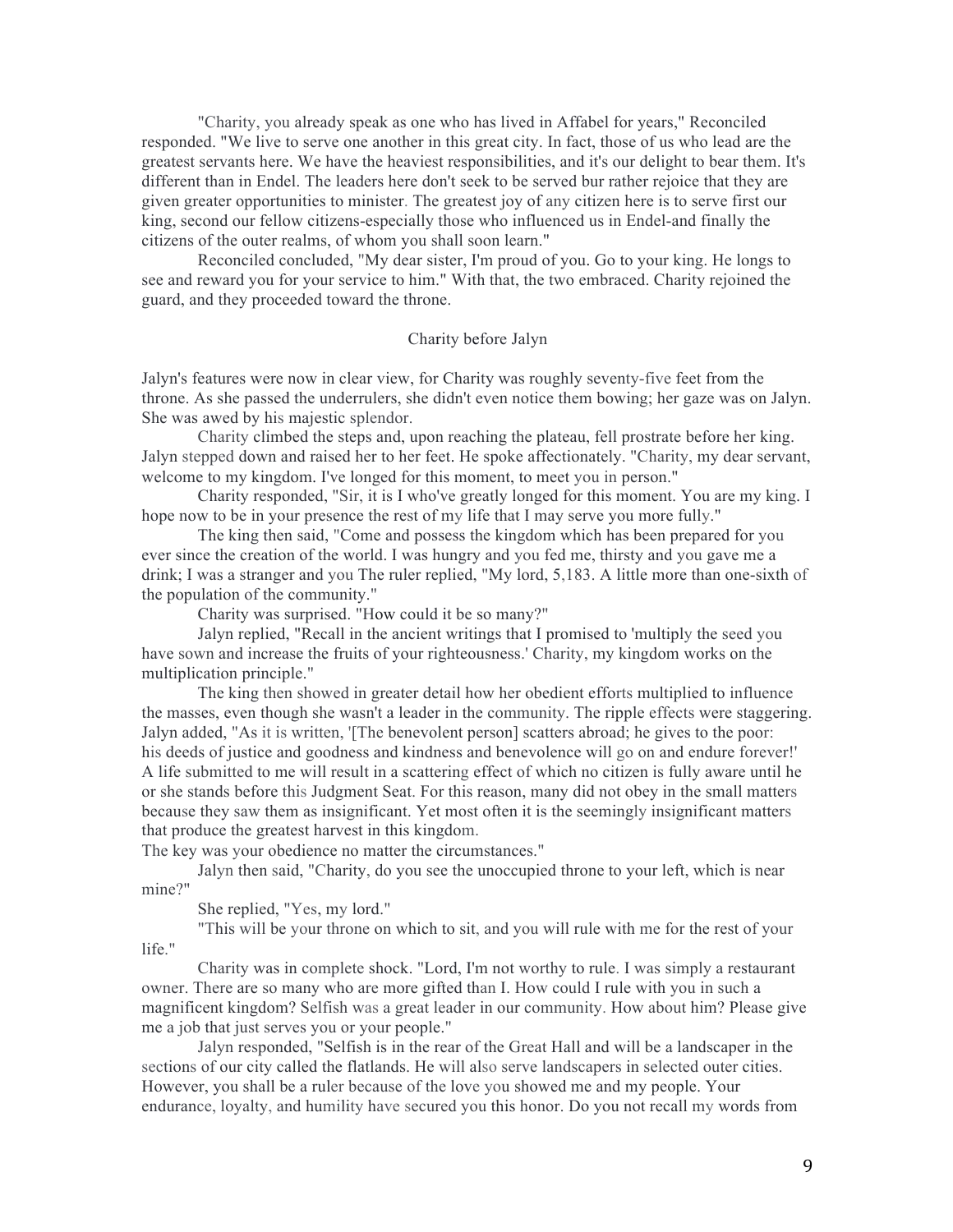the ancient writings? 'For everyone who exalts himself will be humbled (ranked below others who are honored or rewarded), and he who humbles himself (keeps a modest opinion of himself and behaves accordingly) will be exalted (elevated in rank).' Not only shall you rule with me, but I've prepared a glorious home for you on the coast of the Great Sea, near my home in the Regal Center. I know how much you love water and the sound of waves, so I've granted your desire and delight. I grant all faithful servants their hearts' desires."

Charity was speechless.

The king continued, "You shall be governor over ten districts in the city. There are eleven other governors along with you, overseeing a total of 120 districts in the city of Affabel. You'll work closely with me along with the other seventy-seven rulers in our city who sit upon these thrones. The ocher rulers have governing authority over areas such as education, manufacturing, entertainment, the arts, and various other fields. The seventy-seven rulers, my Father, and I are the ones who plan, forecast, and oversee life in Affabel. You will be one of my trusted advisors and liaisons between my citizens and me.

"Not only shall you rule with me in this city, but as do the other seventy-seven rulers, you shall also have leadership over the cities of the outer realm. I give you charge over the twenty cities on the continent of Bengilla. You shall be prime minister of this continent. All those who live and lead there shall report to you. You will only report to me."

As Jalyn spoke these words to Charity, Unpretentious stood in the back, full of joy for his fellow classmate. However, his joy was mixed with a twinge of regret as he thought of how he'd had the opportunity to influence thousands of lives for the kingdom and did not. He could have been one of these underrulers privileged to work directly with Jalyn. He was thankful for his acceptance in the kingdom of Affabel, bur he realized he had wasted time in his short stay in Endel and it would affect the rest of his 130-year life.

The king then said to the Chief Guard, "Bring the Crown of the Overcomer and the Scepter of Rulership to me."

Once Jalyn received them, he placed the crown on Charity's head. "Well done!" the king exclaimed. "You are a trustworthy servant. You have been faithful with the little I entrusted to you, so you will be governor of ten districts and twenty cities as your reward."

Then the king handed her the scepter and said, "You shall no longer be called Charity, for I give you a new name. You shall be called Cherished Overcomer. For did I not foretell all the citizens of Endel, 'To him who overcomes and does my will to the end, I will give authority over the districts and nations-he will rule them with an iron scepter, just as I have received authority from my Father'?"

Jalyn walked over co the table that contained one lase piece of fruit. He brought it co Cherished Overcomer and said, "My dear friend and fellow ruler, you may partake of the fruit from the Tree of Life."

As Cherished Overcomer ate, she experienced a powerful cleansing and purifying, just as the others had experienced when eating this most delicious food. Her thoughts overflowed with even greater love, and her desire co serve expanded to a magnitude she had not previously known. She was cleansed from any former pain or dark thoughts of Endel. All things were made new. She felt totally invigorated, happy, and full of hope and faith. She looked up to Jalyn and smiled. Then, without knowing exactly why, they laughed joyously together. This was the beginning of a lifelong companionship.

Jalyn escorted Charity up co his throne and said, "Cherished Overcomer, turn and face your family."

She turned to thunderous applause. Great sounds of joy and dancing overtook the audience. It was more than had been witnessed at any other judgment. The atmosphere was filled with exuberant rejoicing and celebration. A radiant smile filled the face of Cherished Overcomer, and the outpouring of such love amazed her. Her king put his arm around her and with great joy